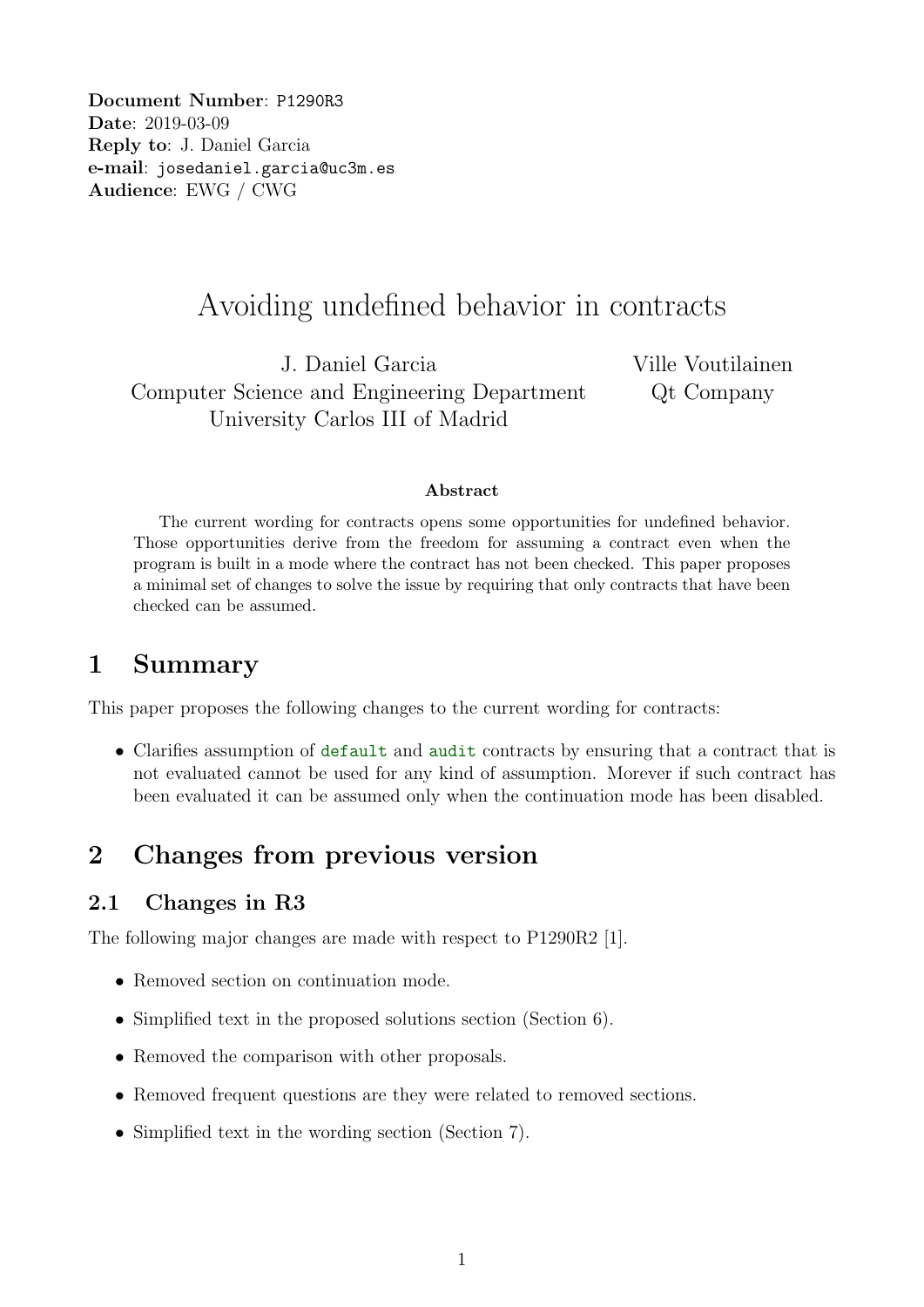## 2.2 Changes in R2

The following major changes are made with respect to P1290R1 [2].

- Added a new section on continuation after contract violation.
- Revised text in proposed solutions section (Section 6) with new simplifications on semantics.
- Added a new section comparing with other related proposals.
- Revised answers to some question.
- Revised proposed wording (Section 7).

## 2.3 Changes in R1

The following major changes are made with respect to P1290R0 [3].

- Removed references in axioms to assumption barriers.
- Revised text in proposed solutions section (Section 6) including the summary of semantics.

# 3 Introduction

Consider the following code:

```
int f(int x)[[ expects: x>0]{
  return 1/x;
}
int g(int x)\| expects audit: x==2 \| x==3\|{
  return f(x);
}
```
Under the current wording [4], contracts that are not checked can be assumed to be true. Consequently, we might have the following behaviors:

- When build mode is **audit**, both checks are intended to be evaluated and consequently assumed. As a consequence f()'s precondition can be elided even its checking is on as it can be assumed to always be satisfied.
- When build mode is default, only the check in  $f()$  is intended to be evaluated. However, assuming the precondition in  $g()$  implies that the precondition inf  $f()$  is always satisfied and so the check can be elided even though it is on. Consequently, invoking  $g()$  with a value of 0 would lead to undefined behavior.
- When build mode is off, no check evaluated. However, they are both assumed leading again to undefined behavior.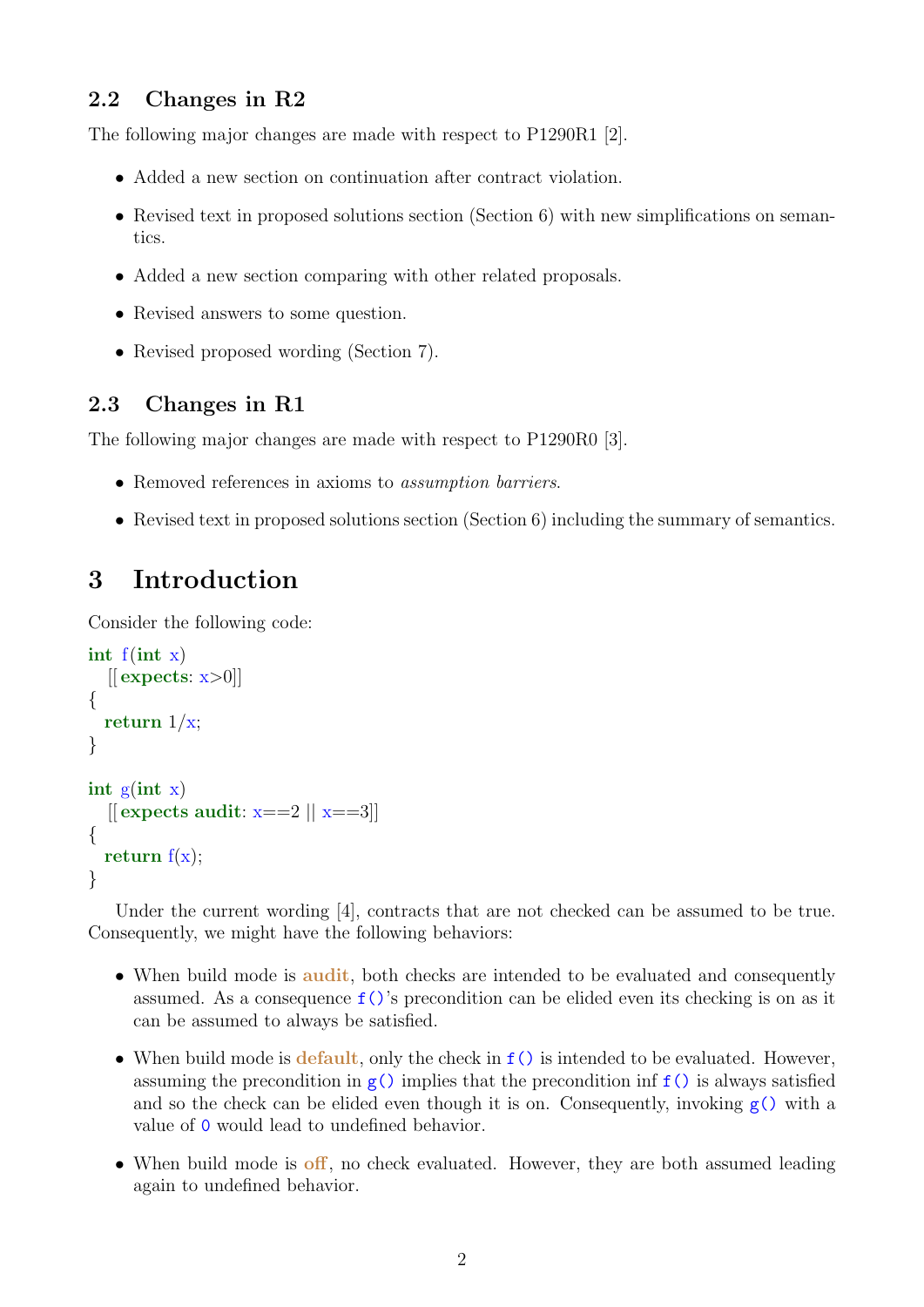Additionally, when the continuation mode is on (continue after violation) the assumption brings in additional undefined behavior as now we are assuming conditions that might be false (because the failed and we returned after running the violation handler).

This original intent of allowing assumptions was to provide an ample margin for optimization. However, the above example is an illustration on how assumptions may lead to undefined behavior.

The interactions of contracts and undefined behavior have been explained in detail in [5]. However, it should be noted that the main goal of contracts is allowing to write more correct software by helping to detect more programming errors. Introducing new undefined behavior was an unintentional effect that needs to be avoided.

Of course, a secondary effect of contracts is giving compilers leeway to perform optimizations. The aim is to satisfy this goal only in the cases that the first goal is not sacrificed.

# 4 Potential for undefined behavior

In this section we analyze some examples of possible undefined behavior.

## 4.1 Example 1

In [5] an example provided by Herb Sutter and prototyped by Peter Dimov (see at https: //godbolt.org/g/7TP7Mt) with simulated contracts is presented.

Essentially this example translated into contracts syntax would be:

```
void f(int x) \vert[ expects audit: x==2]]
{
  printf("%d\n", x);
}
void g(int x) \left[ expects: x>=0 && x<3\right]{
  extern int a[3];
  a[x] = 42;}
void foo();
void bar();
void baz();
void h(int x) \vert[ expects: x>=1 && x<=3]]
{
  switch(x) {
    case 1: foo (); break;
    case 2: bar(); break;
    case 3: \text{baz}(); break;
  }
}
void test()
{
  int val = std::rand();
```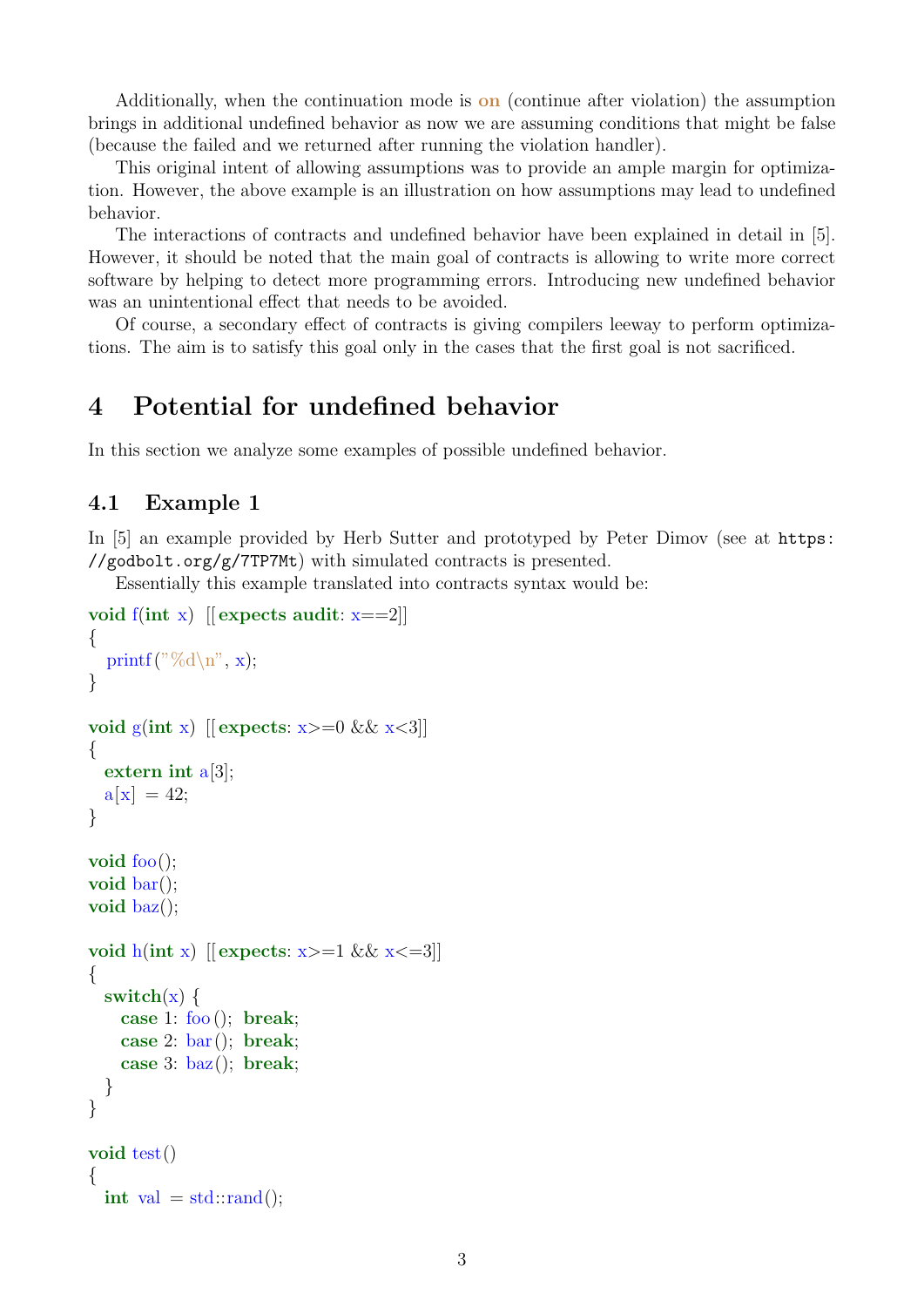```
try { f(val); /*... */ } catch(...) { /*... */ }
  try { g(val); /* ... */ } catch(...) { /* ... */ }
  try { h(val); /* ... */ } catch(...) { /* ... */ }
}
```
#### 4.1.1 Current status

With the current definition of contracts, compiling the code with the build mode set to audit is not problematic. The precondition at  $f()$  is checked and it can be assumed to be true in next calls. Then, calls to  $g()$  and  $h()$  can optimize out the contracts under the assumption that x is 2.

However, if the build mode is set to **default**, the precondition at  $f()$  would not be checked, but still assumed. Consequently, after the call to  $f(\text{val})$  the compiler would be allowed to assume that val is 2 and the preconditions of  $g()$  and  $h()$  would be assumed to be correct and optimized out. This would lead to undefined behavior. For calls to  $h()$  it might be the case that we got the surprising effect that no function is called. But even worse, if the switch is implemented as a jump table and the compiler assumes the contract and elides the jump table bounds check, then a wild branch would arise. The generated code would attempt to read out-of-bounds at <sub>-</sub>jmptbl[val], reinterpret whatever bytes it finds there as an address of executable code, and jump there to continue execution. This would result in random code execution and a very serious security issue.

#### 4.1.2 Avoiding unchecked assumptions with disabled continuation

If we change the situation to require that no assumption of unchecked contract can be made when the continuation is disabled, the outcome is quite different.

Compiling the code with the build mode set to **audit** would not be problematic and would lead to the same outcome than with the current wording.

When the build mode is set to default, the precondition at  $f()$  would not be checked and would not be assumed. Consequently, after the call to  $f(\text{val})$  no assumption can be made on the value of val. The preconditions of  $g()$  and  $h()$  would not be optimized out and the checks would be performed. No undefined behavior happens.

#### 4.1.3 Avoiding all assumptions with enabled continuation

If we avoid all assumptions when continuation is enabled, we also avoid the possible undefined behavior derived from assuming a failed contract.

#### 4.2 Example 2

This example is a variation of previous example, which is also discussed in [5]. In this variation the precondition at function  $f()$  is now moved the be an axiom.

```
void f(int x) \vert[ expects axiom: x==2]]
{
  printf("%d\n", x);
}
```
With the current definition of contracts, axioms are always assumed.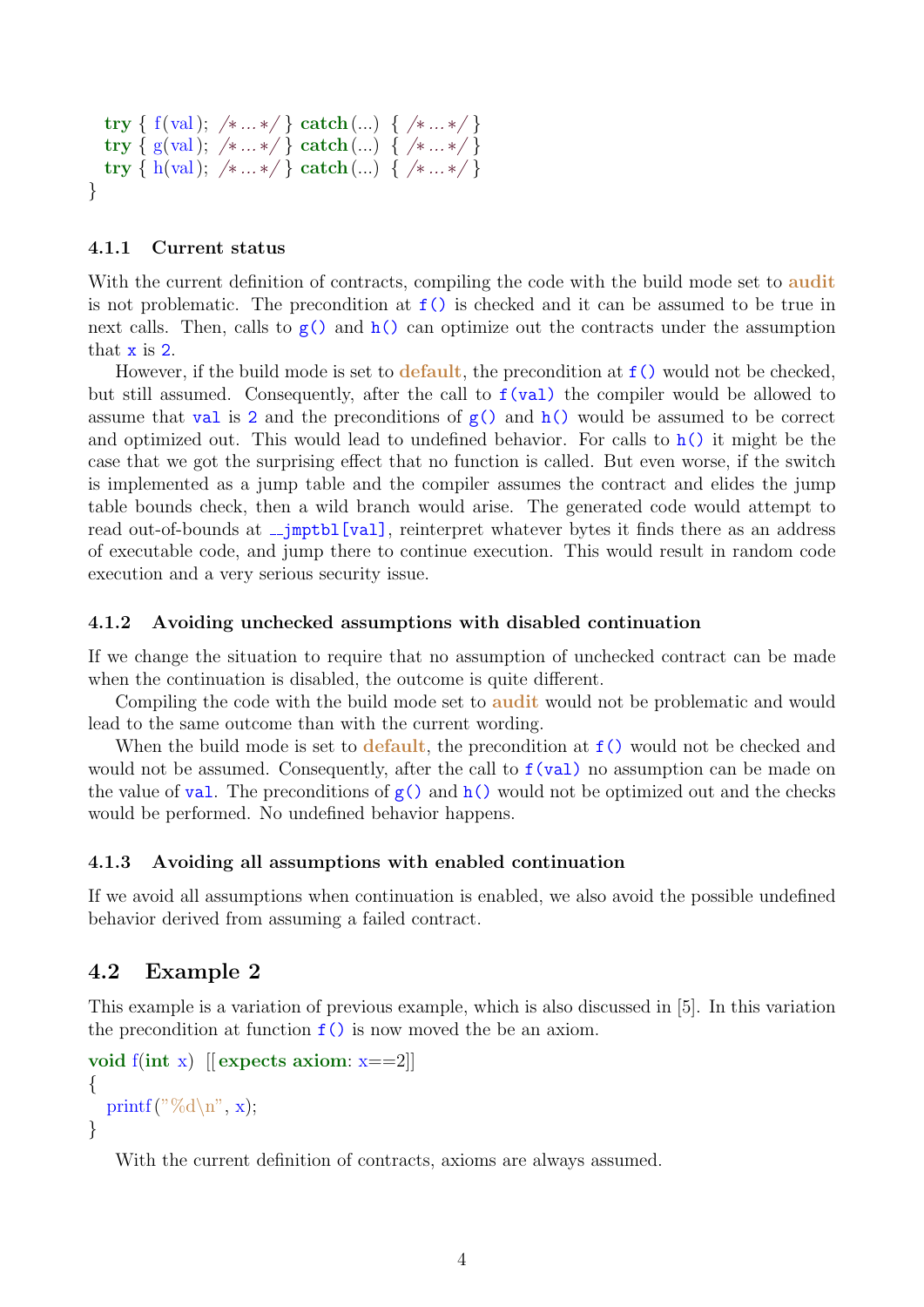When the build mode is set to default, the precondition at  $f()$  would not be checked (as it is an axiom), but still assumed. In this case, the contract elimination is considered to be intentional as an axiom is considered to be always true.

When the build mode is set to **off**, no precondition is checked, but val= $=2$  is still assumed. However, in some cases it might be interesting to be able to remove assumptions introduced by axioms. That would be the case, in a debug version where the developer wants to remove all possible assumptions. On the other hand, there are cases where axioms are desired to be used as assumptions. We consider this aspect orthogonal to the checking level induced by the build mode.

### 4.3 Example 3

Consider now this simple example:

```
void f(int \ast p) [[ expects axiom: p!=nullptr]]
{
  if (p) g();
  else h();
}
```
When axioms are assumed  $f()$  would be optimized to always call  $g()$ . That is not always desirable. Again the ability to control independently whether axioms are assumed or not gives us what we need.

# 5 Assumptions and continuation mode

#### 5.1 Basic example

Consider now the following code

```
void f(int * p) [[ expects: p!=\text{nullptr}]]
\{if (p) g();
}
```
#### 5.1.1 Disabled continuation and check default contracts

If we compile with continuation mode set to **off** (the handler never returns) and the checking level is set to default, the compiler can use the information from the precondition. The generated code would be essentially the following:

```
void f(int * p) {
  if (p == nullptr) {
    \text{\_}invoke\_handler(); // Never return
  }
  else {
    g();
  }
}
```
The assumption that  $\bar{p}$  is not nullptr is derived from the structure of the generated code and no special provision is needed to state that the contract is assumed.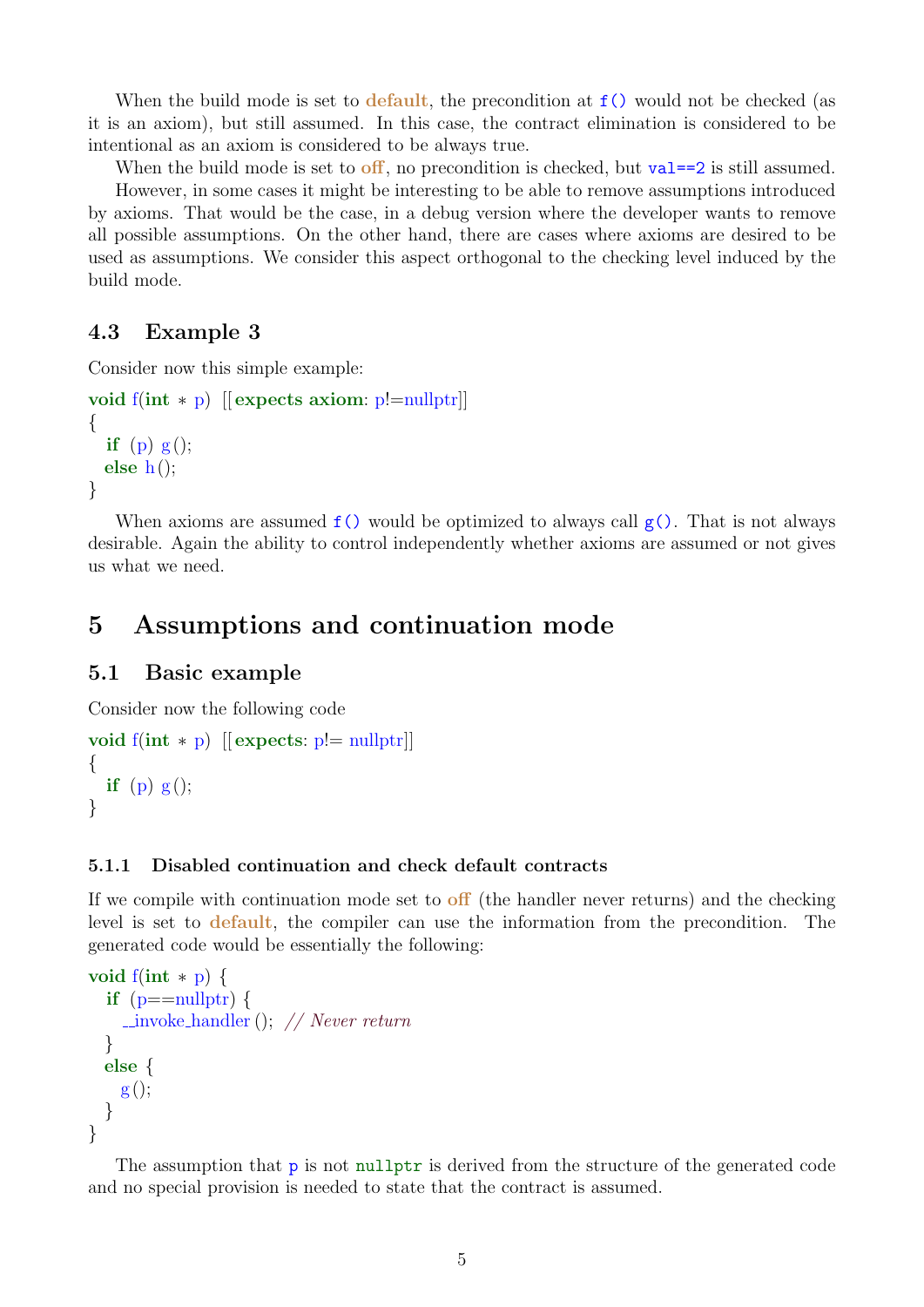#### 5.1.2 Enabled continuation mode and check default contracts

If we compile with continuation mode set to  $\mathbf{on}$  (the handler might return) and checking level set to **default**, the compiler would generate a different code structure that would be essentially:

```
void f(int * p) {
  if (p == nullptr) {
    \lnotinvoke handler(); // May return
  }
  g();
}
```
In this case, the contract  $(p!=\text{nullptr})$  is checked, but if it fails is not assumed. Again, no special provisions are needed, the behavior is the consequence of the structure of generated code.

## 5.2 Another example

Let's try another example:

```
void f(int i) \{[[assert: i==0]]
  [[assert: i>=0]]
  g();
}
```
### 5.2.1 Disabled continuation and check default contracts

In this case, the generated code would be equivalent to:

```
void f(int i) {
  if (i!=0) invoke handler(); // does not return
  else {
    if (i<0) { // Always false as i==0 is always true
      \text{\_}invoke\_handler(); // does not return
    }
   g();
  }
}
```
The second check can only be called if the first one was successful. But if the first was successful i must be 0 and the second one will be optimized out. Note, that again this is a consequence of the generated code structure, and the resulting code would be similar to:

```
void f(int i) {
  if (i!=0) invoke handler(); // does not return
  else {
    g();
  }
}
```
### 5.2.2 Enabled continuation and check default contracts

In this case, the generated code would be equivalent to: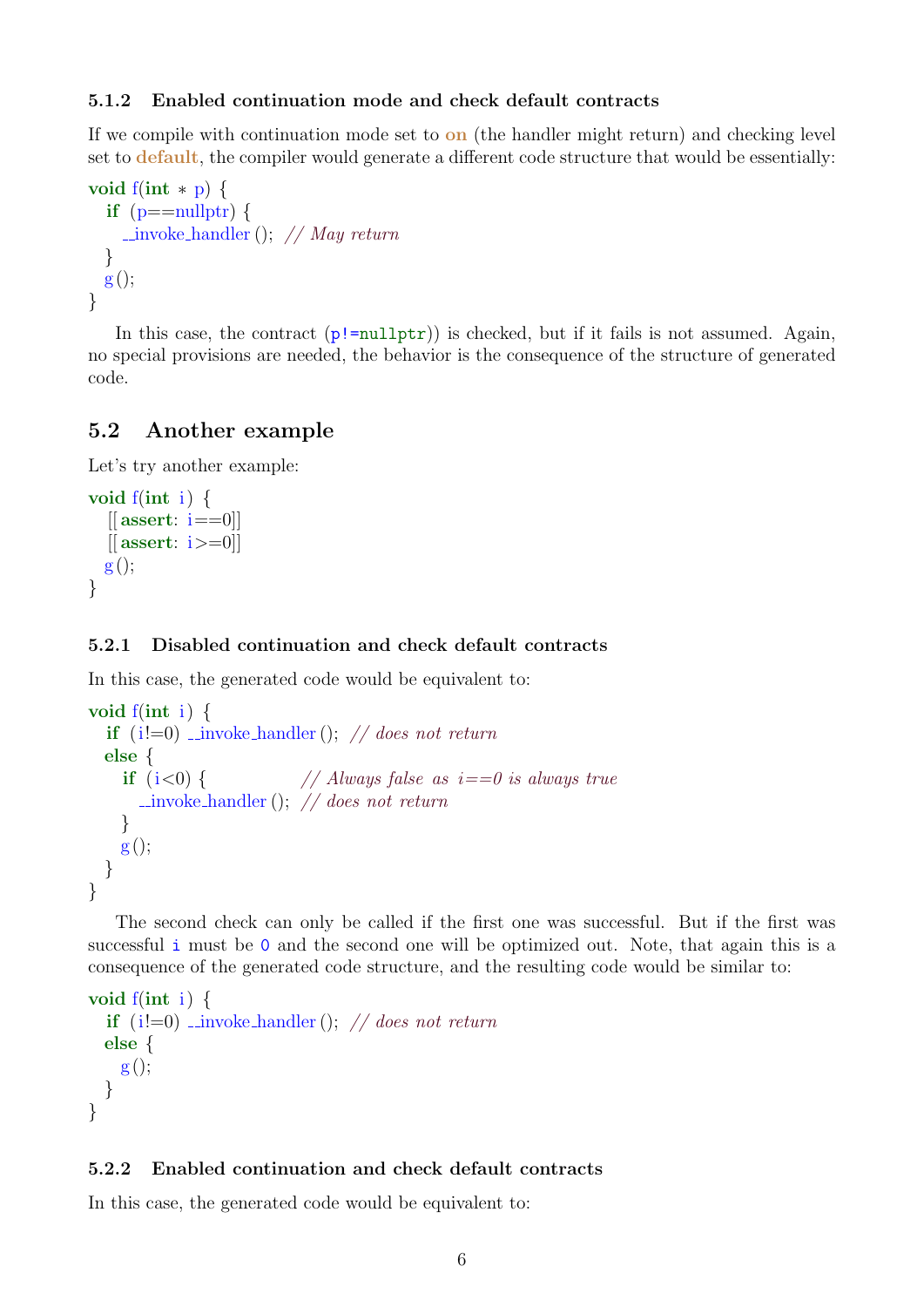```
void f(int i) \{if (i!=0) _invoke handler(); // may return
  if (i<0) invoke handler(); // may return. Never optimized out
  g();
}
```
Now, both checks are independent and no one can be elided.

## 5.3 Consequences

As it has been shown through examples, no special provision in the standard is needed to state our goal. Under disabled continuation mode a contract check implies its assumption. Under enabled continuation mode a contract check does not imply any assumption at all.

# 6 Proposed solutions

## 6.1 Avoiding the undefined behavior

This paper proposes to avoid the undefined behavior by clarifying the semantics of every build mode in regards of both evaluation of conditions and assumption of those conditions. For assumption of conditions the clarification needs to address the case where continuation is disabled and when the continuation is enabled.

To define such semantics, the following simple principles are proposed to be followed:

- A contract that, in a given build mode, is not evaluated cannot be used for any kind of assumption. This leads to modes where only contracts that have been checked are used for assumptions and avoiding in this way the identified paths towards undefined behavior.
- Moreover, contracts that have been checked can only be assumed if the continuation mode has been disabled. Otherwise, such assumptions cannot be made. Note, that no special provision is needed as the application of general rules of conditional statements would derive this behavior as illustrated in previous sections.
- Axiom contract are considered as if they had been evaluated when they are enabled. Otherwise, they are ignored. Note that in any case, they need to have a valid syntax, although expressions in an axiom are allowed to contain invocations to declared but not defined functions. If an axiom contains any invocation that is declared but not defined the axiom is ignored.

# 7 Proposed wording

In this section a (probably incomplete) wording is presented. This will be refined before the Kona meeting.

# 7.1 Part I: Avoiding undefined behavior

In section [dcl.attr.contract.check]/4, edit as follows: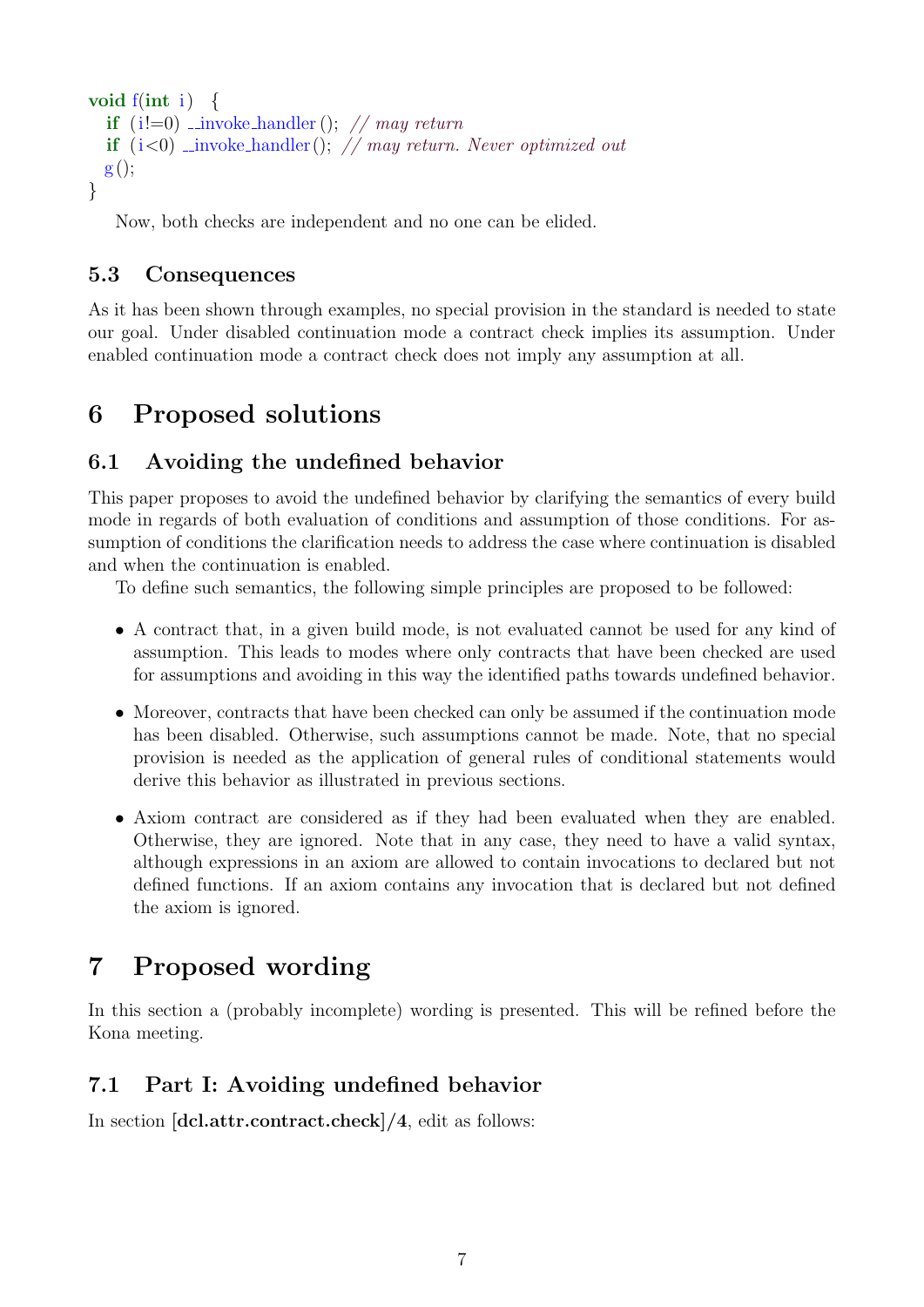4. During constant expression evaluation (7.7), only predicates of checked contracts are evaluated. In other contexts, it is unspecified whether the predicate for a contract that is not checked under the current build level is evaluated; if the predicate of such a contract would evaluate to false, the behavior is undefined. Only predicates of default and audit contracts that are checked under the current build level are evaluated.

# Acknowledgments

The work from J. Daniel Garcia is partially funded by the Spanish Ministry of Economy and Competitiveness through project grant TIN2016-79637-P (BigHPC – Towards Unification of HPC and Big Data Paradigms) and the European Commission through grant No. 801091 (ASPIDE – Exascale programmIng models for extreme data processing).

# Acknowledgements to R3

Thanks to all members in EWG who provided feedback during the Kona meeting. Special thanks who people participating in email and face to face discussions including John Lakos, Gabriel Dos Reis, Bjarne Stroustrup, Joshua Berne, Andrzej Krzemiensky and Ryan Mc-Dougall.

## Acknowledgements to R2

We would like to express our thanks to those who participated on email discussions as well as in WG21 mailing lists.

# Acknowledgements to R1

We would like to express our thanks to those who participated on email discussions since previous versions including John Lakos, Gabriel Dos Reis, Bjarne Stroustrup, Alisdair Meredith, Joshua Berne, and Hyman Rosen. They provided good feedback and interesting questions.

## Acknowledgements to R0

I would like to express our thanks to John Lakos, Gabriel Dos Reis, Bjarne Stroustrup, Ville Voutilainen for all the feedback provided and interesting discussions with alternate points of view. Herb Sutter helped to improve explanations on the effects of undefined behavior Richard Smith and Jens Maurer provided initial clarifications on the effect of existing wording as well as additiona feedback.

# References

- [1] J. Daniel Garcia and Ville Voutilainen. Avoiding undefined behavior in contracts. Working paper p1290r2, ISO/IEC JTC1/SC22/WG21, February 2019.
- [2] J. Daniel Garcia and Ville Voutilainen. Avoiding undefined behavior in contracts. Working paper p1290r1, ISO/IEC JTC1/SC22/WG21, January 2019.